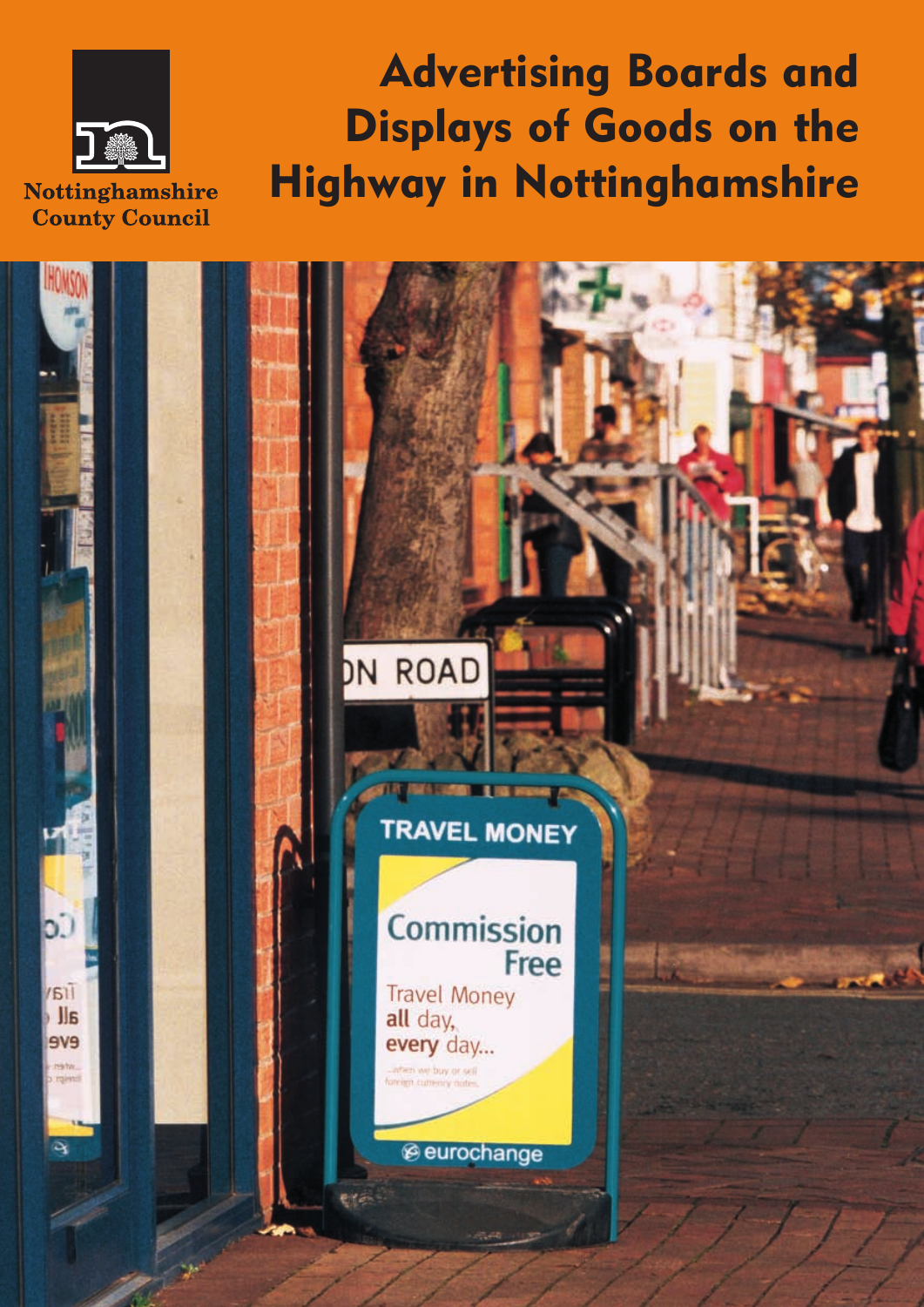## **1. INTRODUCTION**

Shopping areas within the County of Nottinghamshire have much to offer by way of creating an ambience that makes them attractive to shoppers and visitors alike. The County Council recognises this and wishes to encourage traders to promote their business activities in a way which both enhances the street scene and is sensitive to the needs of its users.

The following guide has been produced to strike a reasonable balance between these needs and confirm the conditions where advertising boards or display of goods on the highway will be permitted.

By adopting this approach it will not be necessary for traders to apply for licences to place or display these items, but their co-operation in observing and abiding by the conditions of this guide will be essential.

For many years advertising boards and trade displays have been part of the street scene in the towns and out-lying shopping areas of Nottinghamshire. Not all such items constitute wilful obstructions requiring immediate removal under Section 149 of the Highways Act 1980, but it is important that their number, size and positioning are regulated. If not they can become 'unreasonable' and create severe hazards for the highway users particularly for those with impaired vision, mobility problems, the elderly or those with young children.

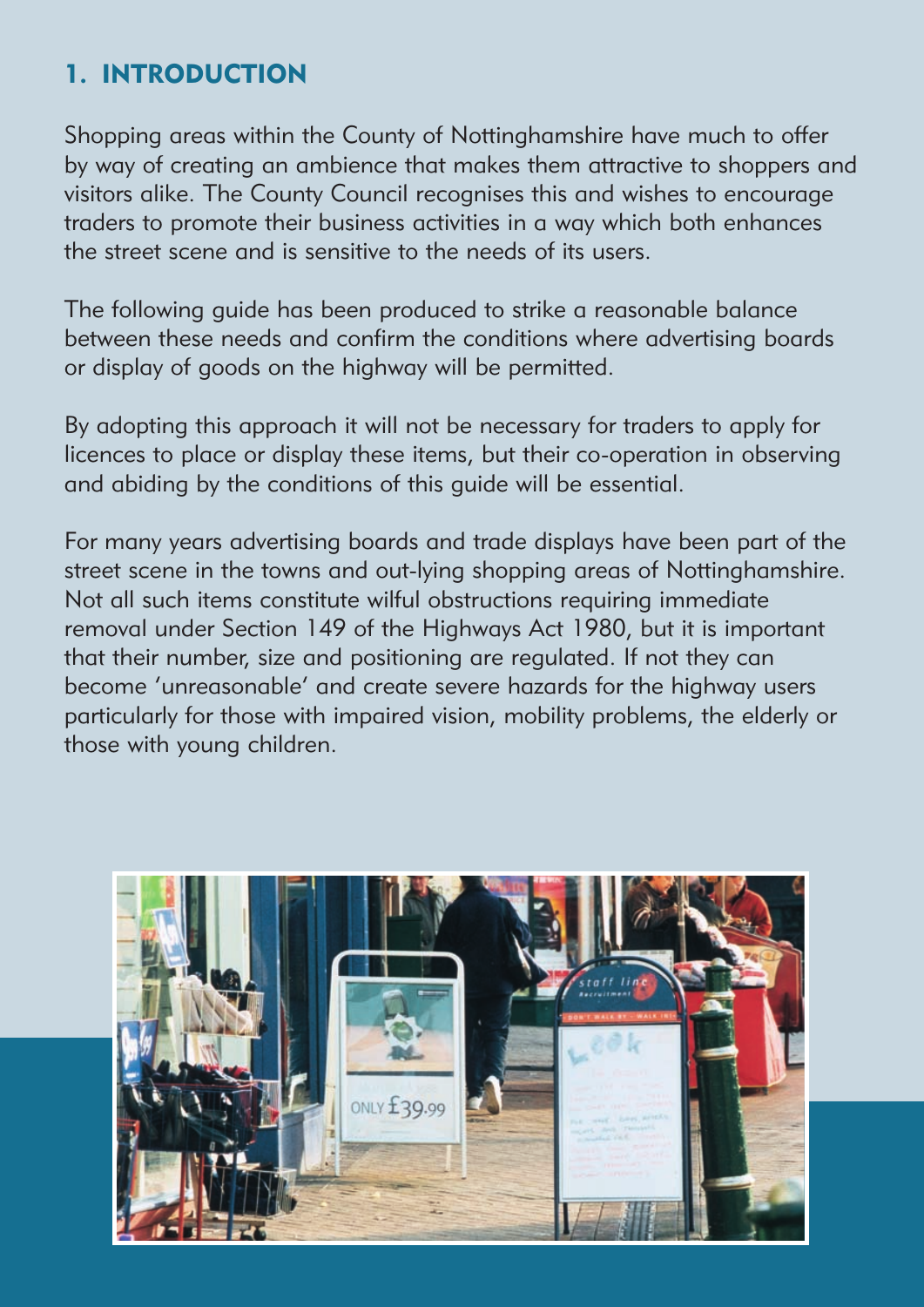Section 115 of the Highways Act 1980 permits the licensing of advertising boards etc. on the highway. However, the procedure is complex and requires the approval of adjacent premises and the local planning authority.

The County Council has therefore decided, in consultation with the Nottinghamshire Chamber of Commerce and Industry, that regulation would best be provided by traders adhering to the guidelines contained in these notes.

All advertising boards or displays of goods on the highway are obstructions, however those displayed in accordance with the conditions below will be acceptable to the Authority. Items placed outside these conditions may be viewed as unreasonable and could be subject to the procedures described in section 7.

# **2. GENERAL CONDITIONS**

The following conditions are common to both the placing of advertising boards and the display of goods on the highway and must be met in all cases in addition to the specific conditions which relate to A-boards or displays.

- All signs, boards, displays, etc. must be temporary in their nature so that they can be easily removed i.e. require no excavation to install or remove.
- Signs, boards, displays, etc. must not be located within 2.0 metres of any other permanent or temporary sign, pillar, post, item of street furniture, other display or the edge of the carriageway.
- An unobstructed footway width of 2.0 metres is desirable, but where this is not practicable a minimum width of 1.2 metres should be maintained. In pedestrianised areas the minimum width is increased to 3.5 metres.
- Signs, boards, displays, etc. must not cause a visual distraction or obstruction to vehicle sight lines or block visibility for pedestrians.
- Signs, boards, displays, etc. must take into account the other reasonable needs of the area e.g. bus stops, pedestrian crossings, etc. in relation to their positioning.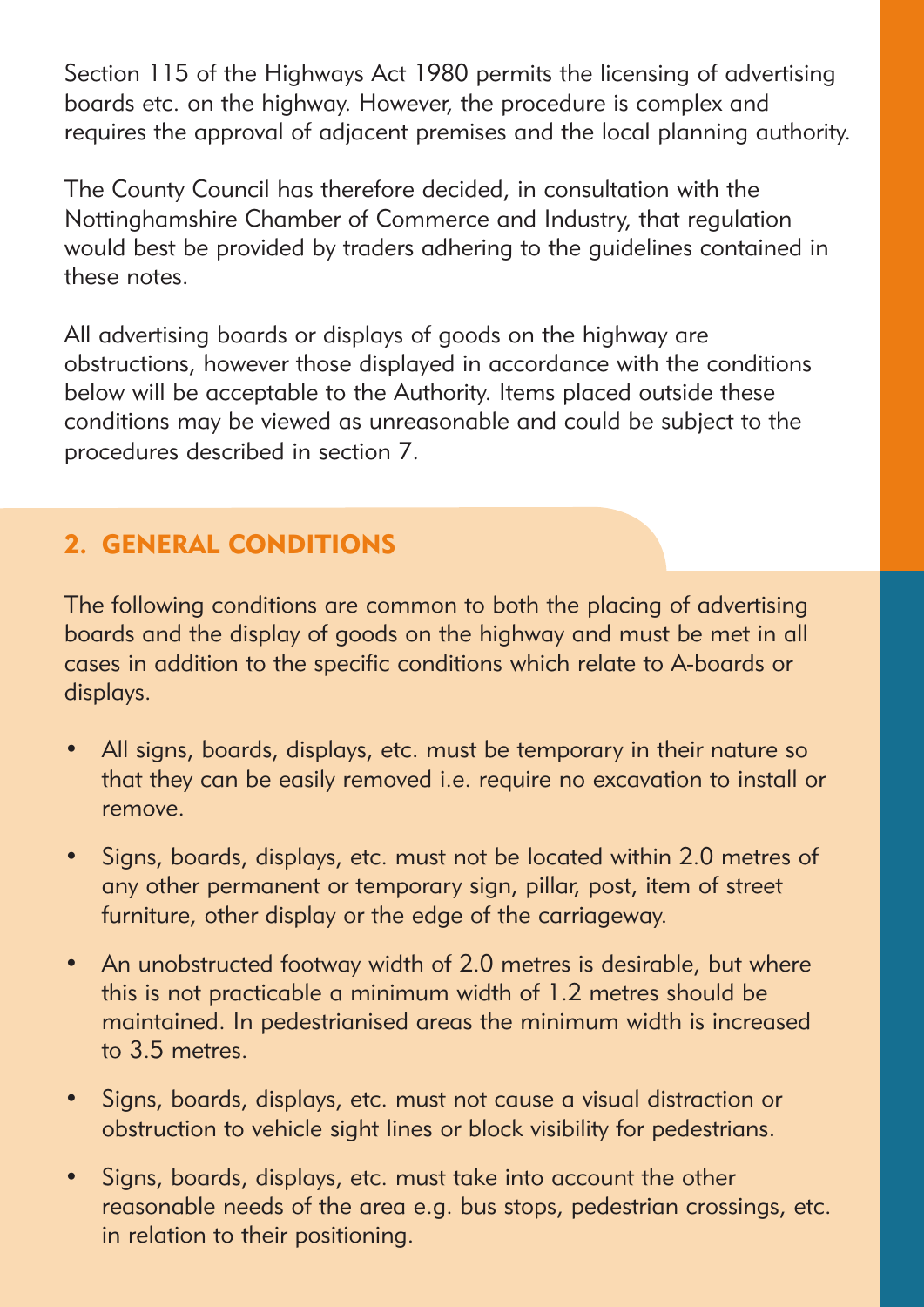- In areas of high volume pedestrian flow, e.g. near schools or in certain pedestrianised areas, the placing of advertising boards and the display of goods may not be allowed. This decision will be made by the local Highway Manager.
- Signs, boards, displays, etc. must be such that they can easily be detected by the visually impaired and negotiated by those with mobility handicaps.
- On footways, signs, boards, displays, etc. must not be placed within 2.0 metres of any tactile paving or within 2.5 metres in pedestrianised areas.
- Signs, boards, displays, etc. must be stable and not represent a potential danger to any highway users.
- Signs, boards, displays, etc. must not have a detrimental effect on the fabric of the highway.
- All signs, boards, displays, etc. must be totally removed at the end of the days trading.
- Any advertising boards or displays will be the owner's responsibility when placed in the public highway and the Highway Authority will not be liable for any injury or damage caused to highway users.
- All District Council planning authority approvals and or Building Regulation consents must be obtained if appropriate including consent from the District/Borough Council if the sign, board or display is to be placed in a designated 'consent street'.

The County Council or Highway Partner as the Highway Authority may require the immediate removal of any feature if requested by a Police Officer or with other reasonable cause including the need for access to maintain the highway.

In addition, nothing within this guide absolves those concerned from their legal responsibilities under the Highways Act 1980 and other legislation.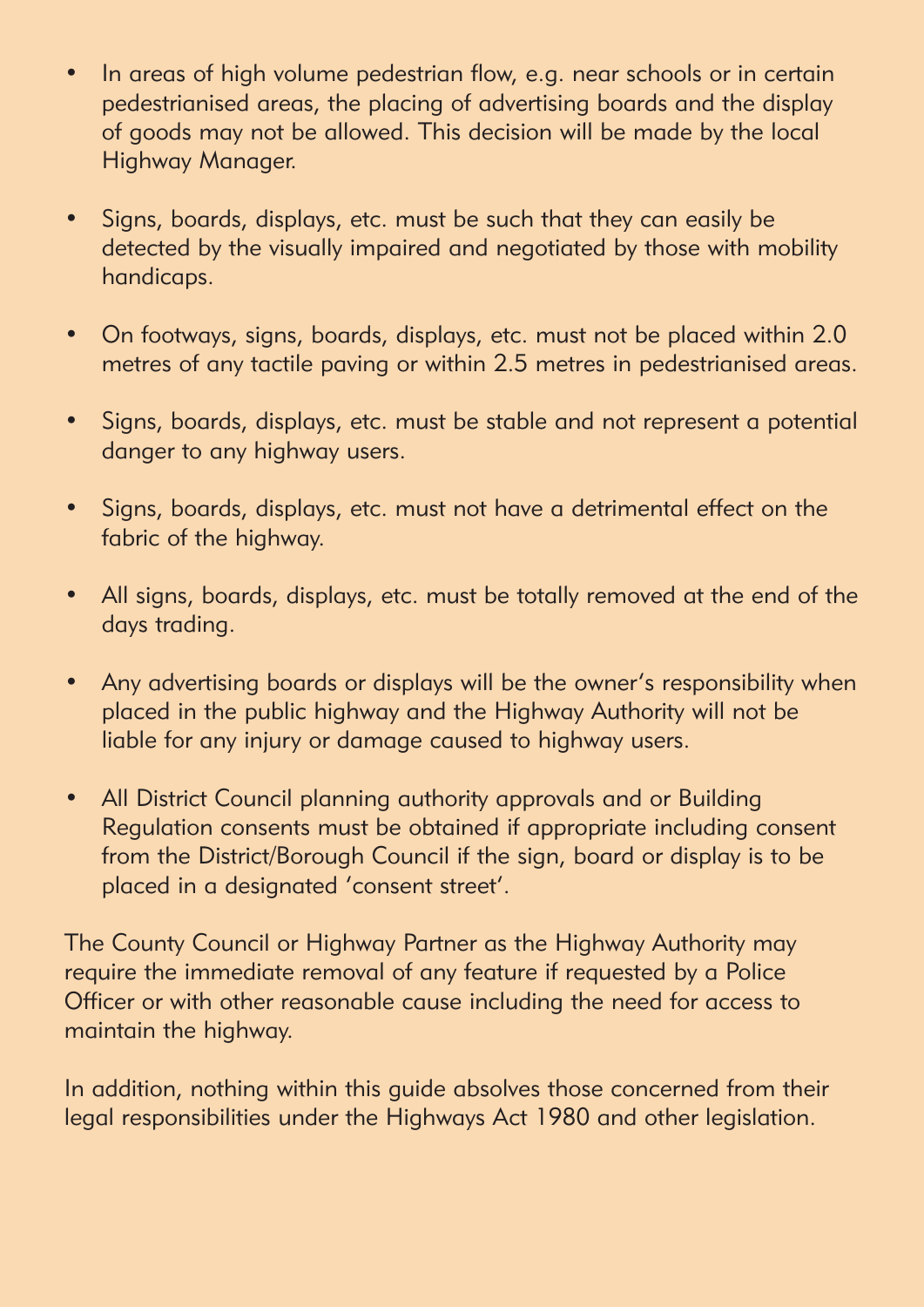## **3. FREE STANDING ADVERTISEMENTS BOARDS**

The following conditions apply specifically to the placing of free standing advertisement boards.

Signs, boards etc. placed in accordance with the general conditions (section 2) and the notes in this section will be permitted on the highway.

- Only one sign, board, etc. will be permitted per premise, even where in multi-occupation.
- Any advertisement must relate only to the normal business of the trading establishment.
- Any signs, boards, etc. must not be fixed to lamp posts, bollards, seats or other items of street furniture.
- Any signs, boards, etc. should be no wider than 800mm square in plan and no higher than 1000mm above ground level.
- Rotating or swinging signs will not be permitted.
- All items must be presented in an attractive, professional manner.

#### **4. DISPLAY OF GOODS**

The following conditions apply specifically to the display of goods.

Displays placed in accordance with the general conditions (section 2) and the notes in this section will be permitted on the highway.

- The display must relate to the normal business of the trading establishment.
- All displays must be entirely within and adjacent to the frontage of the trading establishment and be no wider than a third of the available footway width up to a maximum of 2.5 metres.
- In pedestrianised areas a minimum 3.5 metre wide route along the pedestrianised area must be maintained.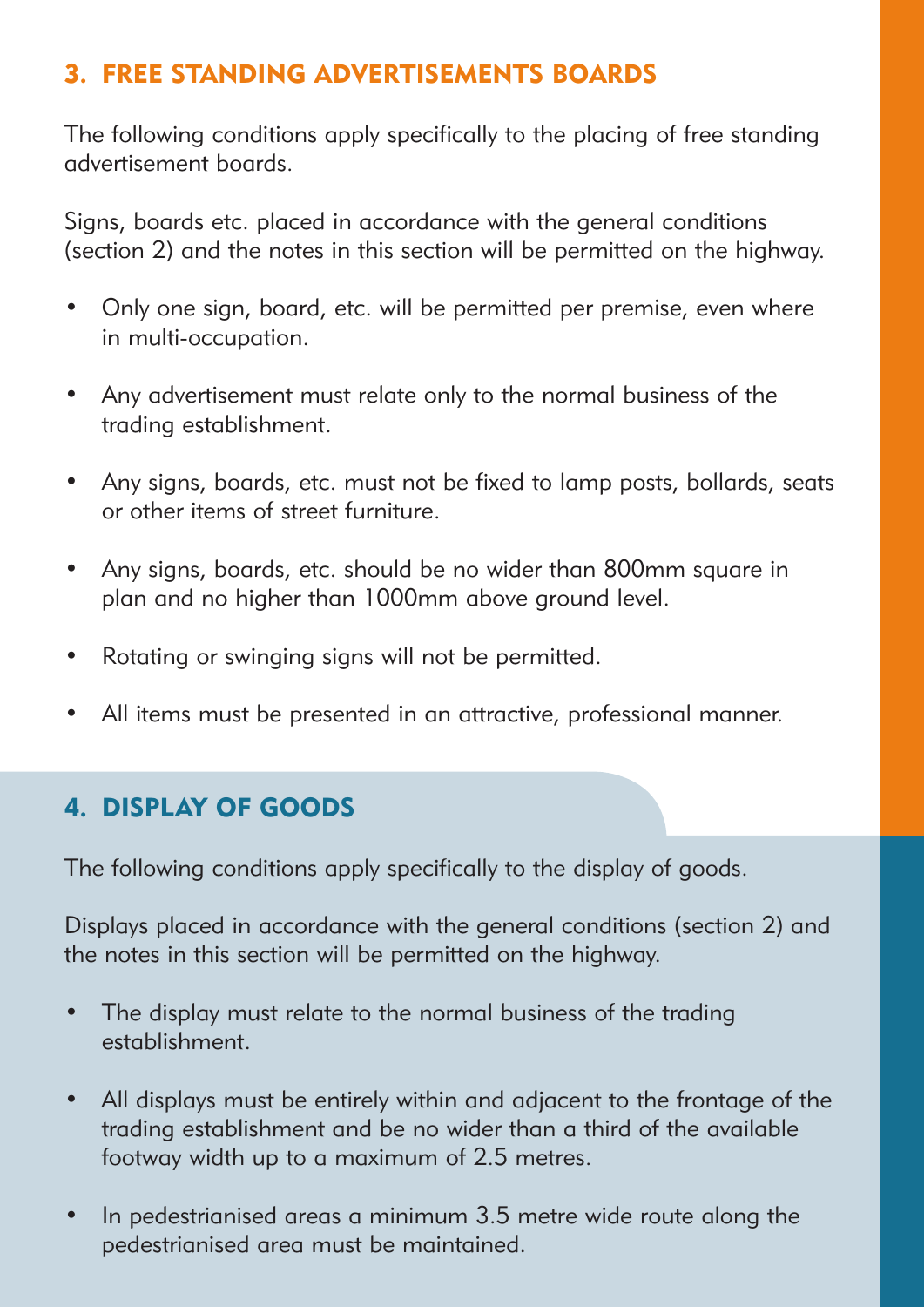- Displays remote from the frontage will not be permitted.
- No selling or trading will be permitted upon the highway. All transactions must take place within the trading establishment.
- All goods must be presented in an attractive, professional manner.

This note does not relate to goods displayed at markets, street fetes or lay-bys which are regulated by byelaws enforced by the local District Council.

## **5. THE LEGAL BACKGROUND**

Sections 137, 143, 148, and 149 of the Highways Act 1980 relate to the depositing or placing of items within the highway and give the Highway Authority certain powers in their control.

This guide aims to minimise the need for exercising these powers by defining acceptable conditions, but where necessary further action will be taken in accordance with the Act in consultation with the Highway Authority's legal advisors.

### **6. CASE LAW**

There is extensive case law on the placing of advertising boards etc. in the highway and whether or not they constitute wilful obstructions.

The conditions contained within this guide establish when action will be considered by the Highway Authority against traders who place advertising boards or display goods in the highway. Anyone that places items on the highway is potentially liable to any person who suffers an injury caused by that item, and could face separate legal action from that person. Traders should therefore be advised to consider obtaining public liability indemnity insurance in the event of such claims.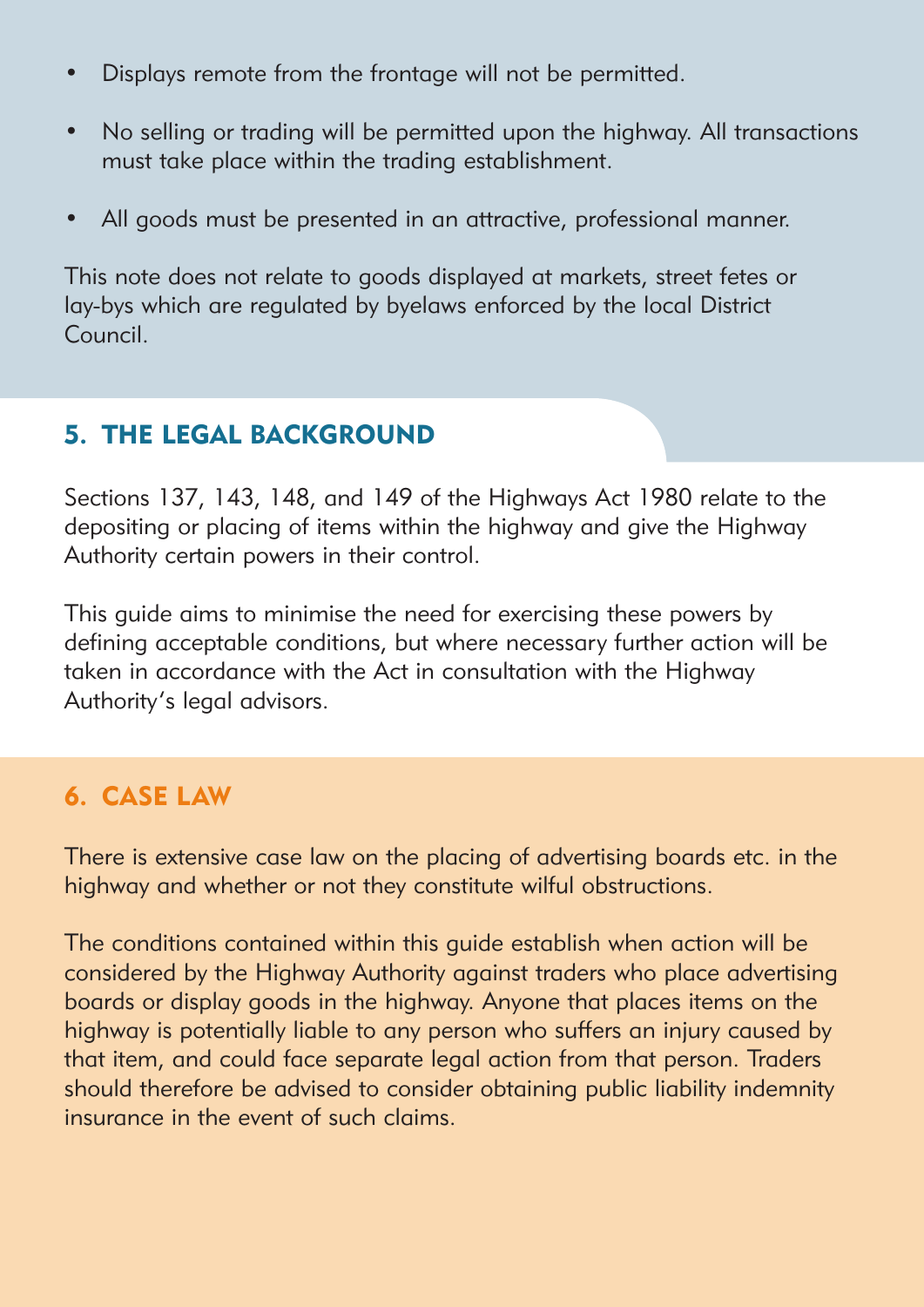

## **7. PROCESS TO BE FOLLOWED FOR THE REMOVAL OF ADVERTISING BOARDS AND DISPLAYS OF GOODS**

Following complaints, or as part of routine inspection, any obstruction that is deemed 'unreasonable' in accordance with this guide and constitutes an immediate danger will be removed from the highway immediately and either returned to the owner, if known and practicable, or retained.

Where obstructions are 'unreasonable', but do not constitute an immediate danger, the owner will be requested to remove or reposition them in accordance with the guide. If the problem persists the Highway Authority may serve notice that the objects be removed before eventually seeking a Magistrate's removal and disposal order in respect of the items.

Any items removed from the highway will be taken to store and retained for collection by the owner. If the items are not collected within a period of one month they will be disposed of accordingly.

The Highway Authority may seek to recharge any expenses incurred in removing such items to their owners.